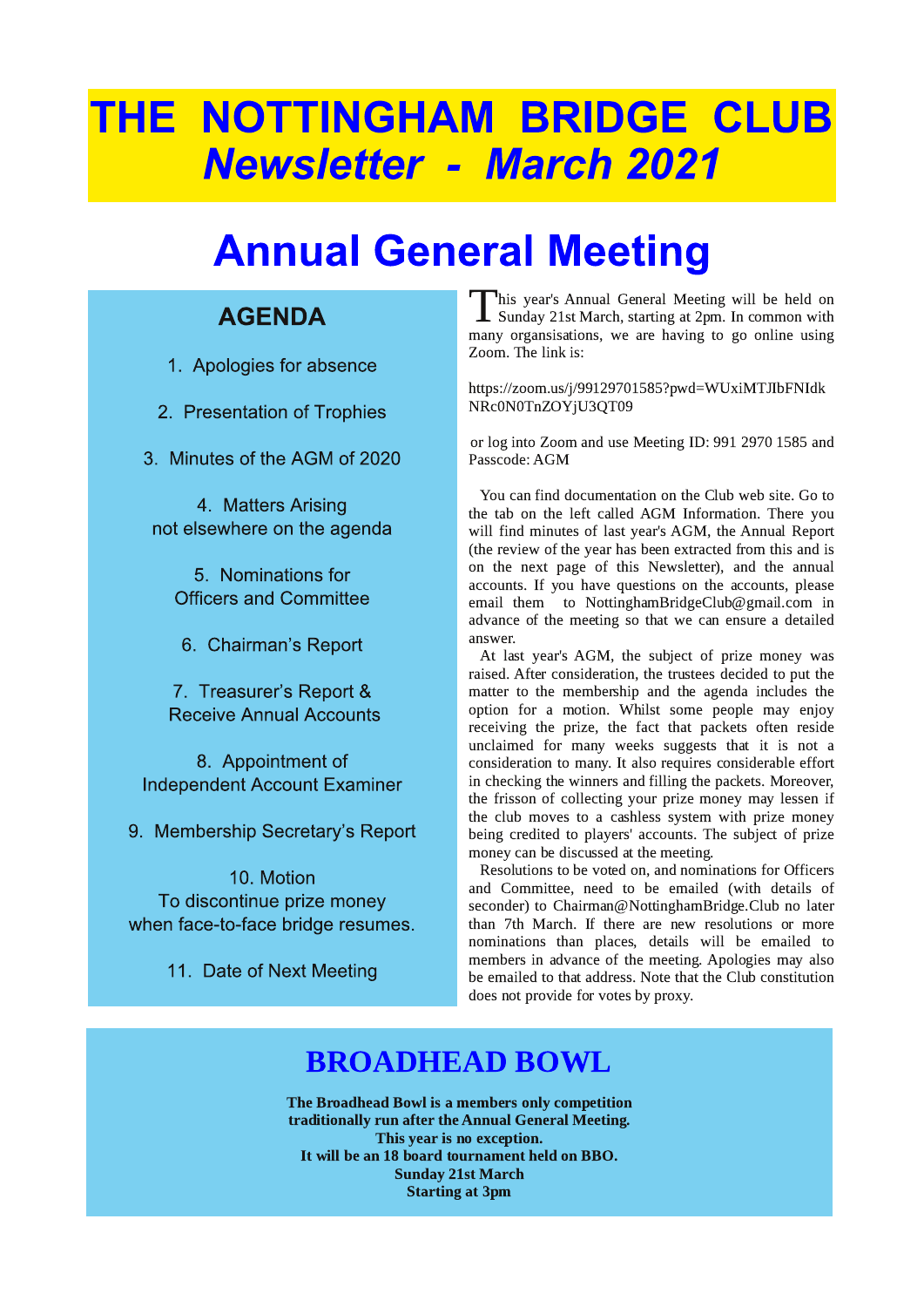### **A Look Back at 2020**

#### Pandemic

2020 came to be defined by the pandemic, which resulted in the Club premises being closed the day after the Annual General Meeting.

A rapid transfer to online bridge was made, with considerable support being extended to members to make the transition. Many members have commented on the benefits this has brought during the various lockdowns, as it has enabled them to maintain social contact with other members. Initiatives such as the closed facebook group and a monthly Newsletter were also introduced to reinforce the sense of a Club community.

As the first club in the county to enter into online bridge, support was also given to other local clubs as they followed.

#### **Online Plav**

By the end of the year, the Club was holding six online tournaments each week, and there were more tables in play at the end of 2020 than there had been a year before. Over 140 members were playing online with us. This has been made possible by the contributions of over a dozen members who volunteered to run the tournaments, aided by our rota organiser and scorer.

The trustees continued the policy of giving free introductory membership to beginners. This resulted in a Wednesday evening

tournament particularly aimed at less experienced players. An enthusiastic team are to be congratulated on their work in introducing people to online bridge and building up a tournament which regularly hosts ten tables.

When it was clear that the pandemic was going to last for some months, the trustees decided to hold the Club competitions online where possible. The Poyser Cup, Max Radford Bowl, Eric Nunn Trophy and Cullen Cup were all held and, after a gap of several decades, the Jordan Cup for an individual competition was reintroduced.

In the early days of the pandemic, when only two tournaments a week were being played, a teams of four competition was held, with five teams taking part. Some of these members are now playing in the teams of four competition run by the County. In addition, a Club team has participated with considerable success in an online international Danish teams of four competition.

#### Teaching

Andrew Scott decided that the online world did not provide a good match with his style of teaching beginners, so his course was put on hold. However, his enthusiasm for teaching could not be contained and Andrew has been coaching people individually, in pairs and small groups in various aspects of the game.

Graham Brindley made a very successful move to take his lessons for improvers online. Indeed, he now gets more people online than would fit into a room at the Club - and includes people who would normally fall outside our usual catchment area.

Graham and Ian Dovey took their teaching partnership, developed with the South Notts initiative, online to teach a dozen local beginners. Initially seen as something of an experiment, the combination of BBO and Zoom has been very successful and has resulted in an enthusiastic set of students who have made very good progress.

Ian has also been providing feedback on play at the Wednesday evening tournaments, to around thirty people who have requested it.

#### **Financial Position**

The pandemic has tested the financial robustness of the club and has found it to be firm, with the flat rents playing

> their part in covering the day-to-day costs of the premises, even when they are not in use. As a consequence, the trustees decided not to pursue grants that became available to organisations during the pandemic.

The trustees took advantage of the premises not being in use to carry out a programme of refurbishment, overseen by Dave Treharne, Andrew Scott and Pauline Payne. The main components in 2020 were the replacement of the lighting in the Club with more efficient and environmentally friendly fittings, improvements at the entrance to the flats, and a brand-new kitchen. Other

improvements and decoration are planned.

At the end of the year, the Club's cash holding had risen by £740. This was aided by late receipt of rent from 2019, although this was offset by the fees involved in licensing the flats under the Nottingham City Council scheme. The licences last for five years.

The annual accounts are produced on an accruals basis and give a better indication of the financial position, as they allow for the phasing of income and expenditure, and also the depreciation of past and present (in 2020 the new kitchen) capital expenditure. The accounts show a surplus for the year of  $£1,265$ .

#### The Future

Membership continued to rise in 2020 from 220 to 270, as beginners moved from classes to free initial membership of the Club and others were attracted by our online offering. However, an appreciable proportion of existing members opted not to play online. The transition to online bridge presented a mix of challenges and opportunities. It can be expected that the return to face-toface bridge will also not be straightforward.

Throughout the pandemic, the trustees have kept a watchful eve on when we may be able to return to face-toface bridge, and what form that may take. There have already been a few false dawns, but the trustees continue to monitor the situation and are committed to returning to face-to-face bridge as soon as it can be delivered in a safe way, consistent with government requirements.

**Each year the Club** makes a formal report to the **Charity Commission.** This is the section for **Achievements and Performance in 2020,** and is to be taken as read as part of the **Chairman's report** at this year's AGM.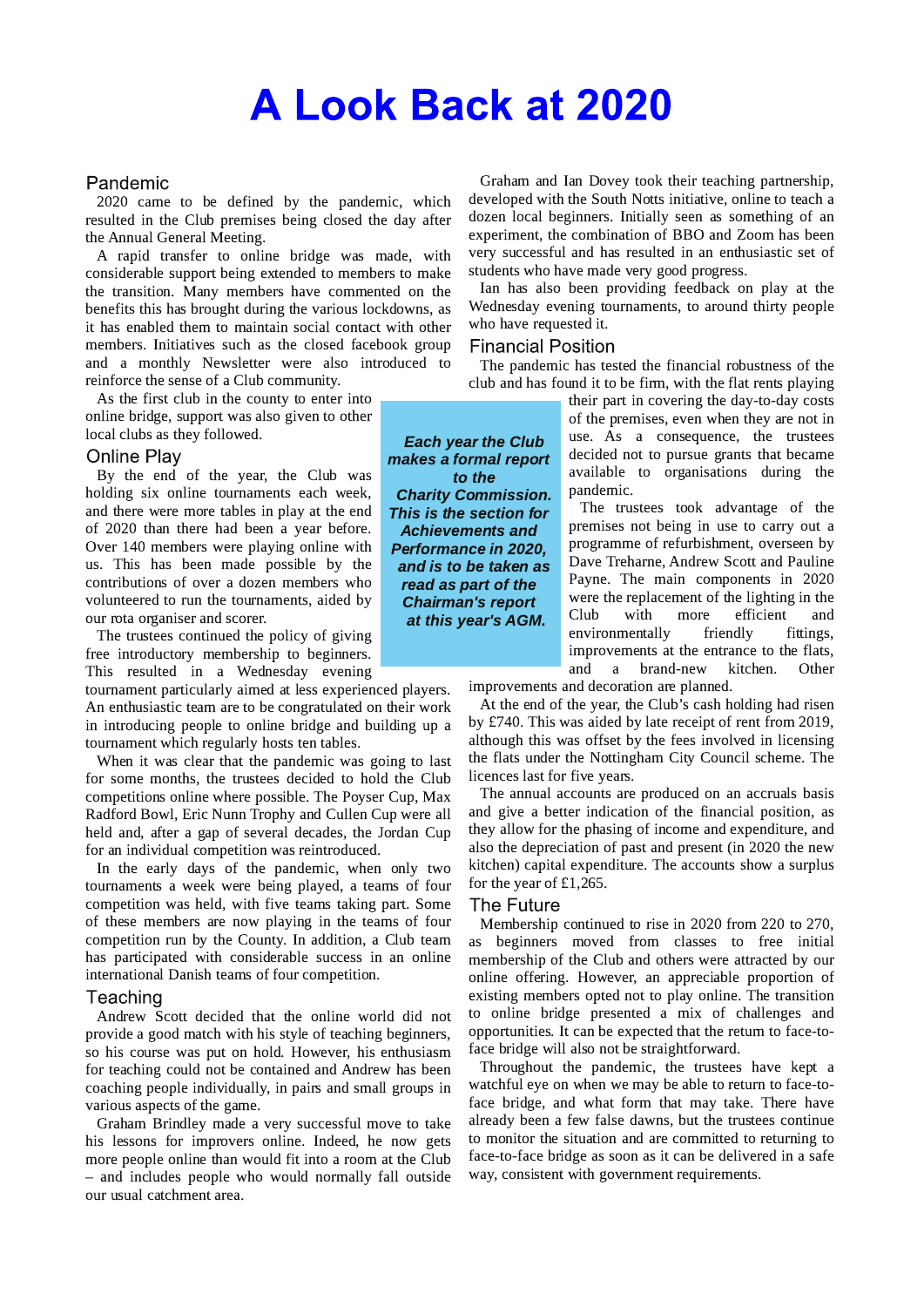### **What's the rush? Trust your partner**

his hand popped up at a recent club tournament. West was dealer, and South was looking at a hand with an eight-card heart suit.



'Pass' from West and you are pleased to hear partner open the bidding with 1<sup>2</sup> and RHO 'Passes'.

Eight (of 16) players bid [stop]  $4\mathbf{v}$  - why?

Partner has opened, and is an unlimited hand. Isn't it worth finding out what she has? Those who temporised with  $2\blacktriangledown$ , 'heard' partner rebid  $3\blacktriangle$ .

And now more wheels fell off a few other trolleys, because a number of people rebid [stop]  $4$ . But  $3$ . is NOT simply "I have 5+ spades and 4+ clubs" - it is also showing 17+ (or a very good 16) points. So South can now either find out if (as expected) partner has the 2 missing Aces – or jump straight to  $6\blacktriangledown$ . Sorry to say, there were four more disasters when the North hand converted to 6NT! (As expected, North had a void in hearts).

There are two lessons here -

1. You pick up a great looking 'playing hand' and partner opens – there is no need to set the contract before you find out what partner has.

2. If partner wishes to play in a high-level contract and you have a singleton/void in her suit - trust your partner. If she has made a mistake then your "correction" is simply digging a deeper hole.

**Ian Dovey** 

### **Derek West Trophy**

ongratulations to the winner of the Monday Afternoon Trophy. The Derek West Trophy was inaugurated in 2018 when the Derek West Bridge Club began to be absorbed by The Nottingham Bridge Club. The Derek West Trophy is awarded to the player amassing the highest number of (then non-EBU) masterpoints awarded during the year. No restrictions on partnerships or number of games played. In 2020 it was won by Colin Horsburgh. Well done! 2019 saw Bibi Sohawon, and 2018 JeanMcKee as winners.

The Derek West club was not EBU-affiliated and was a great place for those who had just had their teaching courses, and other beginners, to experience a 'proper' bridge drive. Using bidding boxes, having a Director, opponents who might play different variations of systems,

competitive bidding and the speed of play, all could be experienced in a relaxed atmosphere. It gave newer players a positive experience. There have been plenty of players who have graduated to other club nights, and have formed (online) teams. So the Monday afternoon drives have been a success. There was a short (15 minute) optional teaching session before the drive, and advice was available during play.

The Monday afternoon drive also featured a handicap competition (Nov/Dec) and an individual event (May). The drive has been online since June 2020 and now comes with EBU masterpoints. We average 5 to 6 tables and there have been over 50 different players involved.

**Phil Gross** 

### **Ask Andrew**

Monday evenings: see the home page of the Club website for the Zoom link. The starting point for the session is hands of interest from the Friday evening tournament, but he is happy to give his opinion on any question you may have. You don't have to have played on the Friday to get the benefit!

In addition, Andrew is offering to have private sessions for a pair who play together and want to improve their

Andrew Scott is continuing his Zoom sessions on performance. Using past hands played by the pair, it gives an opportunity to discuss their system and card play. If you're wondering "what one thing could we do that would make a difference to our performance?" then this could be time to get an answer. Contact Andrew via  $\mathbf{a}$ Andrew.Scott42@hotmail.co.uk to book your session.

> Pairs who have already taken the opportunity have valued the input.